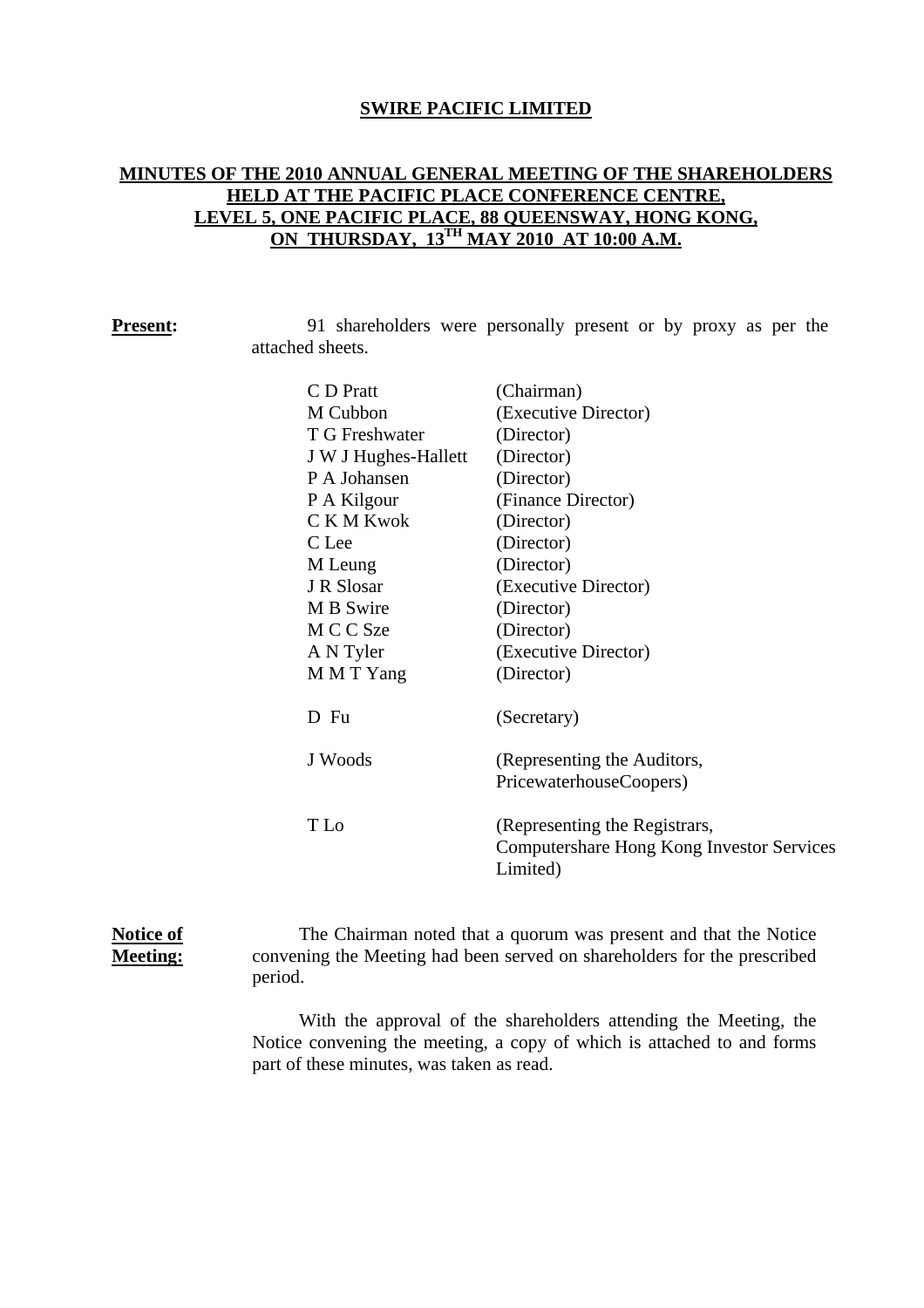| Poll:                            | The Chairman demanded that all the resolutions proposed at the<br>Meeting be voted on by poll in accordance with Article 72(a) of the<br>Company's Articles of Association and directed that the poll be conducted<br>after all the resolutions had been proposed and considered. He advised that<br>the poll results would be notified to the Stock Exchange and published on<br>the websites of the Stock Exchange and the Company. |  |  |  |  |
|----------------------------------|---------------------------------------------------------------------------------------------------------------------------------------------------------------------------------------------------------------------------------------------------------------------------------------------------------------------------------------------------------------------------------------------------------------------------------------|--|--|--|--|
| <b>Auditors'</b><br>Report:      | J Woods, representing the Auditors, PricewaterhouseCoopers<br>summarised the Independent Auditor's Report contained in the 2009<br>Annual Report.                                                                                                                                                                                                                                                                                     |  |  |  |  |
| <b>Final</b><br>Dividends:       | The Chairman noted that the Report of the Directors and the<br>Accounts for the year ended $31st$ December 2009, together with the Notice<br>of Meeting containing the detailed resolutions to be considered at the<br>Meeting, had been in the hands of the shareholders for the statutory period<br>of time.                                                                                                                        |  |  |  |  |
|                                  | The Chairman proposed THAT:                                                                                                                                                                                                                                                                                                                                                                                                           |  |  |  |  |
|                                  | <b>Resolution 1</b>                                                                                                                                                                                                                                                                                                                                                                                                                   |  |  |  |  |
|                                  | "The recommended final dividends of $HK\epsilon/220.0$ per 'A' share and<br>HK¢44.0 per 'B' share be and are hereby declared payable."                                                                                                                                                                                                                                                                                                |  |  |  |  |
|                                  | This resolution was voted on by poll after all the resolutions had<br>been proposed and considered, with the following result:                                                                                                                                                                                                                                                                                                        |  |  |  |  |
|                                  | For:<br>3,057,022,124 votes (99.9997%)<br>$10,679$ votes $(0.0003\%)$<br>Against:                                                                                                                                                                                                                                                                                                                                                     |  |  |  |  |
|                                  | As more than 50% of the votes were cast in favour of this resolution,<br>the resolution was carried.                                                                                                                                                                                                                                                                                                                                  |  |  |  |  |
| <b>Election of</b><br>Directors: | The Chairman advised that P A Johansen and J R Slosar retired in<br>accordance with Article 93 and, being eligible, they offered themselves for<br>re-election.                                                                                                                                                                                                                                                                       |  |  |  |  |
|                                  | The Chairman proposed THAT:                                                                                                                                                                                                                                                                                                                                                                                                           |  |  |  |  |
|                                  | Resolution $2(a)$                                                                                                                                                                                                                                                                                                                                                                                                                     |  |  |  |  |
|                                  | "Peter Johansen be re-elected as a Director."                                                                                                                                                                                                                                                                                                                                                                                         |  |  |  |  |
|                                  | This resolution was voted on by poll after all the resolutions had<br>been proposed and considered, with the following result:                                                                                                                                                                                                                                                                                                        |  |  |  |  |
|                                  | 3,036,712,449 votes (99.3350%)<br>For:<br>20,330,354 votes (0.6650%)<br>Against:                                                                                                                                                                                                                                                                                                                                                      |  |  |  |  |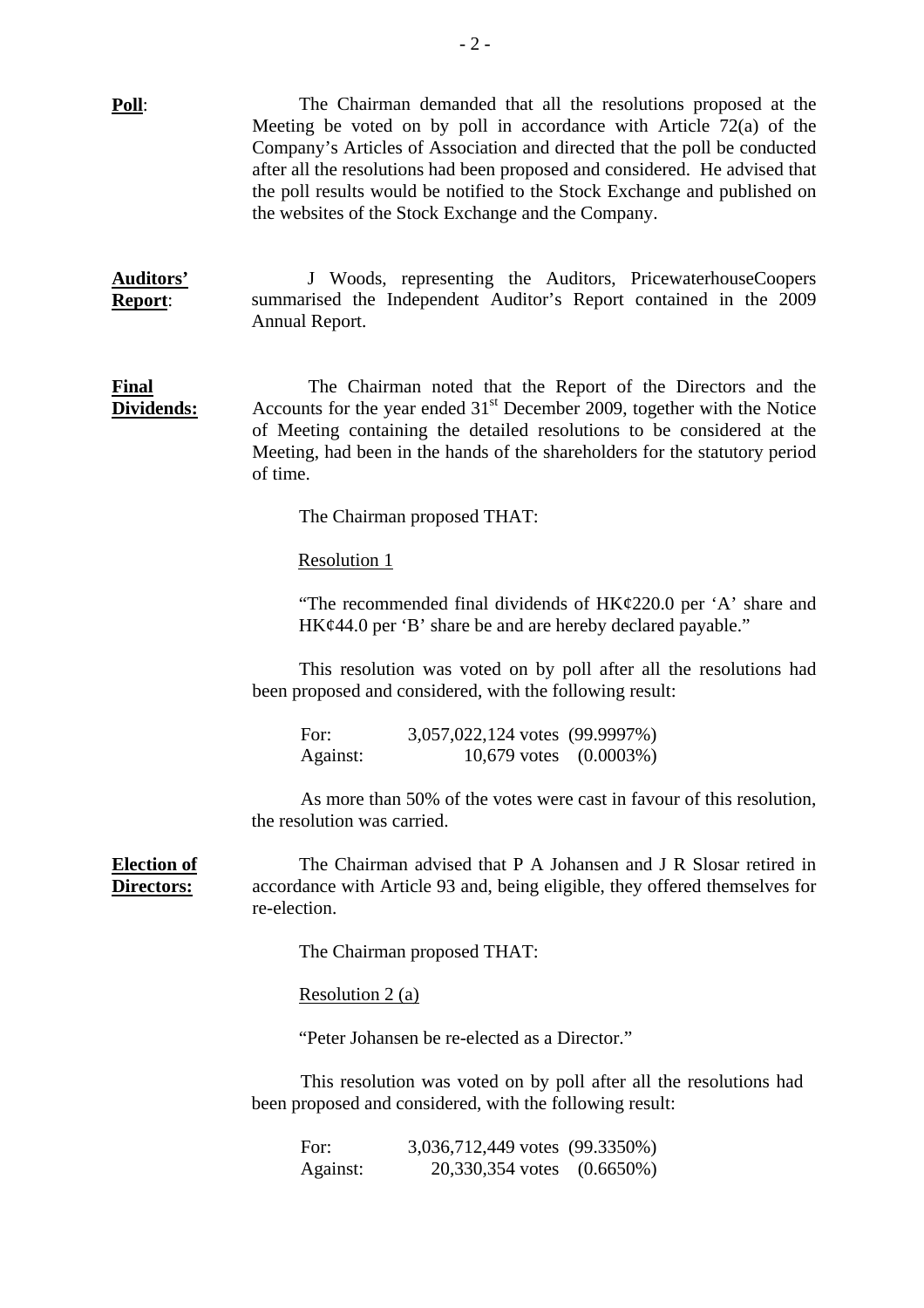As more than 50% of the votes were cast in favour of this resolution, the resolution was carried.

The Chairman proposed THAT:

Resolution 2 (b)

"J R Slosar be re-elected as a Director."

This resolution was voted on by poll after all the resolutions had been proposed and considered, with the following result:

For: 3,045,621,604 votes (99.6267%) Against: 11,411,199 votes (0.3733%)

As more than 50% of the votes were cast in favour of this resolution, the resolution was carried.

**Appointment**  The Chairman advised that the accounts had been audited by PricewaterhouseCoopers who retired and, being eligible, offered themselves for re-appointment.

**Remuneration of Auditors**:

**Re-**

**and** 

**Share** 

**Repurchase Mandate:**

He proposed THAT:

Resolution 3

 "PricewaterhouseCoopers be re-appointed Auditors to hold office until the conclusion of the next Annual General Meeting and that the Directors be authorised to fix their remuneration."

 This resolution was voted on by poll after all the resolutions had been proposed and considered, with the following result:

For: 3,049,797,051 votes (99.7633%) Against: 7,235,752 votes (0.2367%)

As more than 50% of the votes were cast in favour of this resolution, the resolution was carried.

The Chairman said that the next item was special business to consider and, if thought fit, to pass an ordinary resolution granting a general mandate to the Directors to repurchase up to 10 per cent of the issued shares of the Company on the Stock Exchange. The explanatory statement required by the Listing Rules to be sent to shareholders in this connection was set out in the Appendix to his letter to shareholders dated  $9<sup>th</sup>$  April 2010.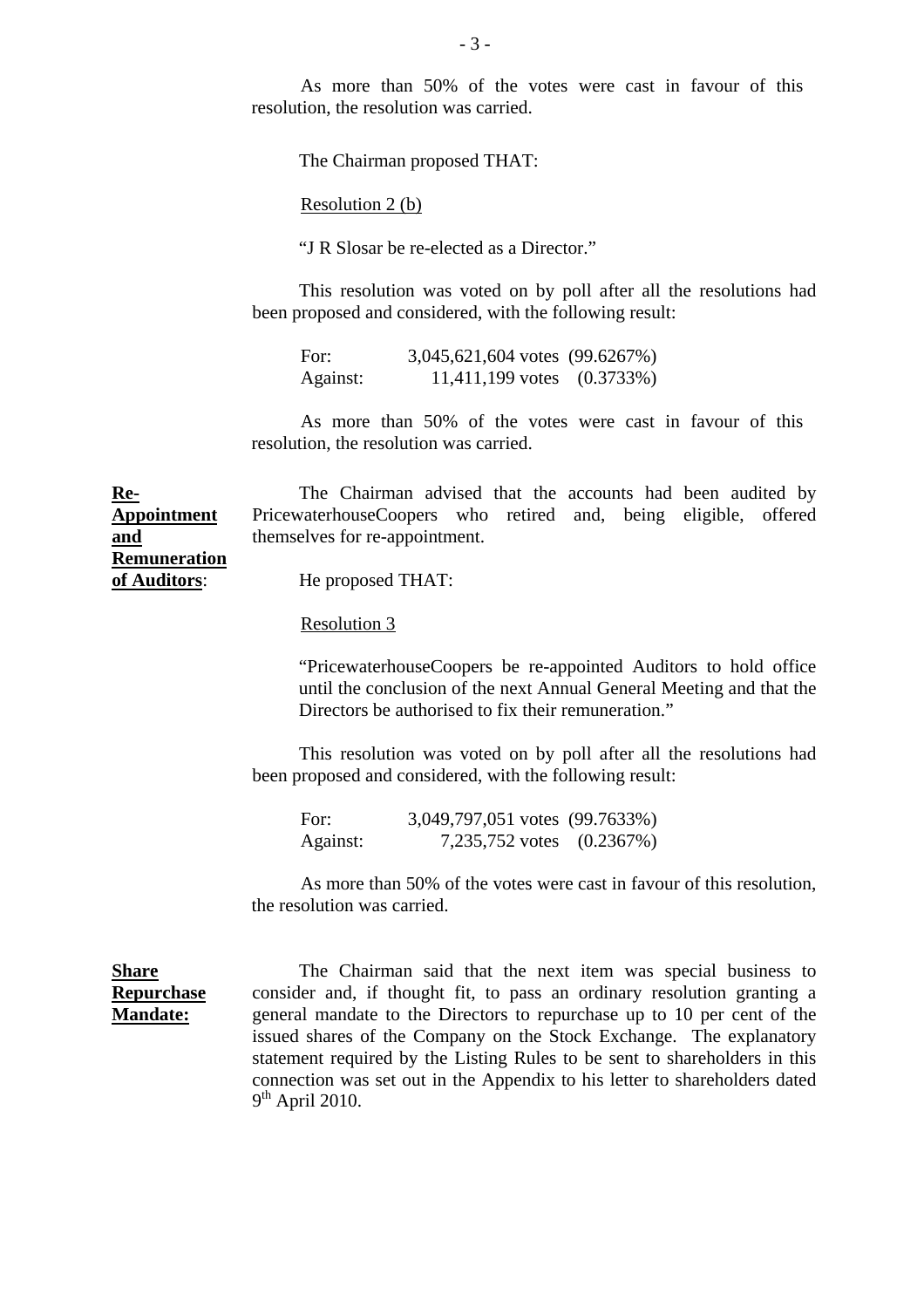He advised that since the last Annual General Meeting the Company had not repurchased any of its shares. He further advised that the Directors would consider the repurchase of shares if they felt it to be in the interest of the Company.

The Chairman proposed the following ordinary resolution:

#### Resolution 4

### THAT

- "(a) Subject to paragraph (b), the exercise by the Directors during the Relevant Period of all the powers of the Company to make on-market share repurchases (within the meaning of the Code on Share Repurchases) be approved;
- (b) the aggregate nominal amount of any class of the Company's shares which may be repurchased pursuant to the approval in paragraph (a) above shall not exceed 10 per cent of the aggregate nominal amount of the shares of that class in issue at the date of passing this Resolution; and
- (c) for the purpose of this Resolution:

 "Relevant Period" means the period from the passing of this Resolution until the earliest of:

- (i) the conclusion of the next annual general meeting of the Company;
- (ii) the expiration of the period within which the next annual general meeting of the Company is required by law to be held; and
- (iii) the revocation or variation of the authority given under this Resolution by ordinary resolution of the shareholders in general meeting;

and references to "shares" include securities which carry a right to subscribe for or purchase shares."

This resolution was voted on by poll after all the resolutions had been proposed and considered, with the following result:

| For:     | 3,055,434,122 votes (99.9936%) |  |
|----------|--------------------------------|--|
| Against: | 195,681 votes (0.0064%)        |  |

As more than 50% of the votes were cast in favour of this resolution, the resolution was carried.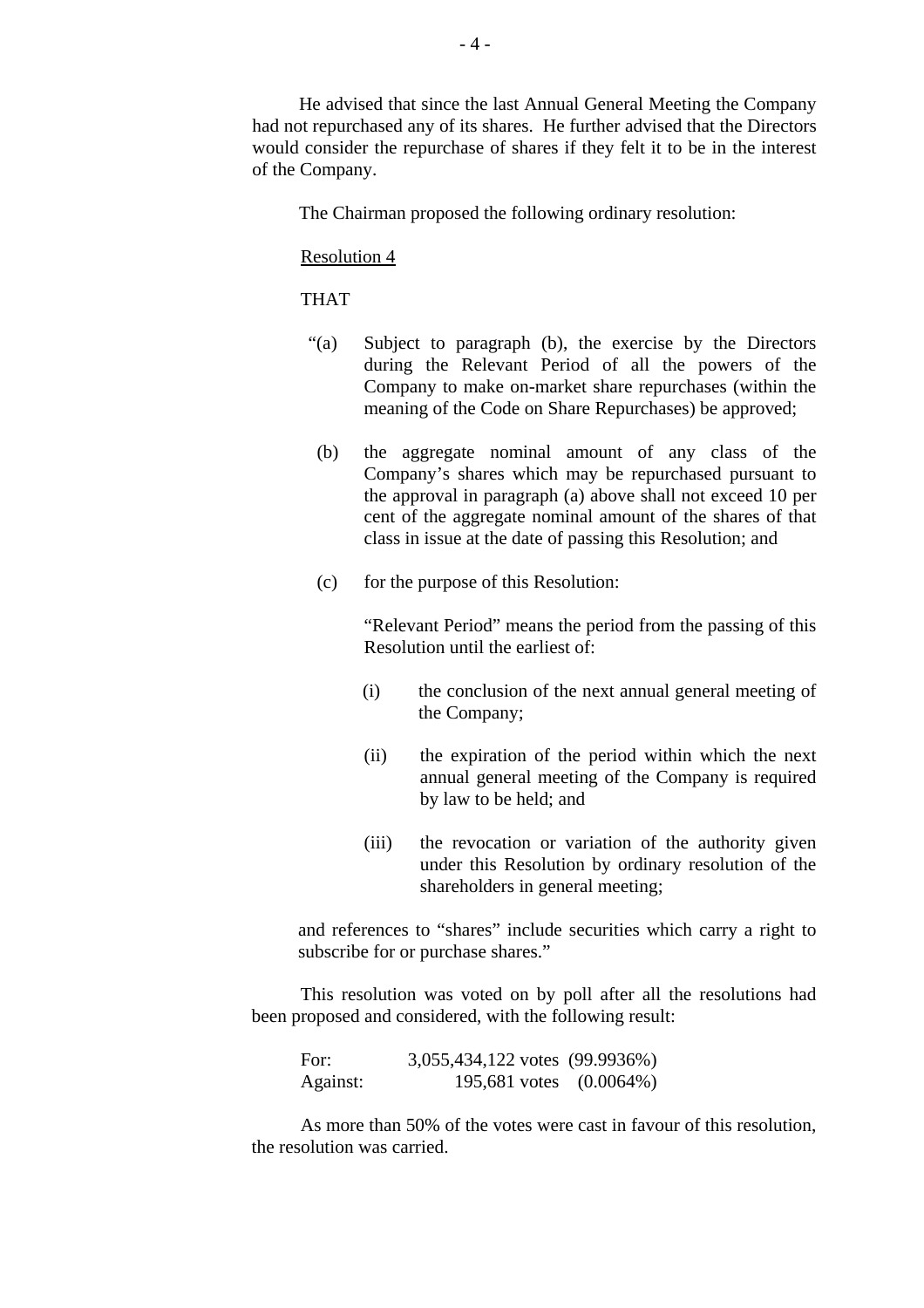**General Mandate to issue and dispose of additional shares:**

The Chairman advised that the second item of special business was to consider and, if thought fit, to pass an ordinary resolution giving the Directors a new general mandate to issue additional shares in the Company up to a maximum of 20 per cent of the existing issued share capital of the Company, provided that the aggregate nominal amount of shares allotted wholly for cash would not exceed 5% of the aggregate nominal amount of the shares then in issue.

 He advised that the Company had not issued any additional shares under the general mandate since the last Annual General Meeting.

The Chairman proposed the following ordinary resolution:

Resolution 5

THAT

- "(a) Subject to paragraph (b), the exercise by the Directors during the Relevant Period of all the powers of the Company to allot, issue and deal with additional shares and to make or grant offers, agreements and options which will or might require the exercise of such powers during or after the end of the Relevant Period be approved;
- (b) the aggregate nominal amount of shares of any class allotted or agreed conditionally or unconditionally to be allotted (whether pursuant to an option or otherwise) by the Directors pursuant to the approval in paragraph (a), otherwise than pursuant to (i) a Rights Issue or (ii) any scrip dividend or similar arrangement providing for the allotment of shares in lieu of the whole or part of a dividend on shares, shall not exceed the aggregate of 20 per cent of the aggregate nominal amount of the shares of that class in issue at the date of passing this Resolution provided that the aggregate nominal amount of the shares of any class so allotted (or so agreed conditionally or unconditionally to be allotted) pursuant to this Resolution wholly for cash shall not exceed 5 per cent of the aggregate nominal amount of the shares of that class in issue at the date of passing this Resolution; and
- (c) for the purpose of this Resolution:

"Relevant Period" means the period from the passing of this Resolution until the earliest of:

- (i) the conclusion of the next annual general meeting of the Company; and
- (ii) the expiration of the period within which the next annual general meeting of the Company is required by law to be held; and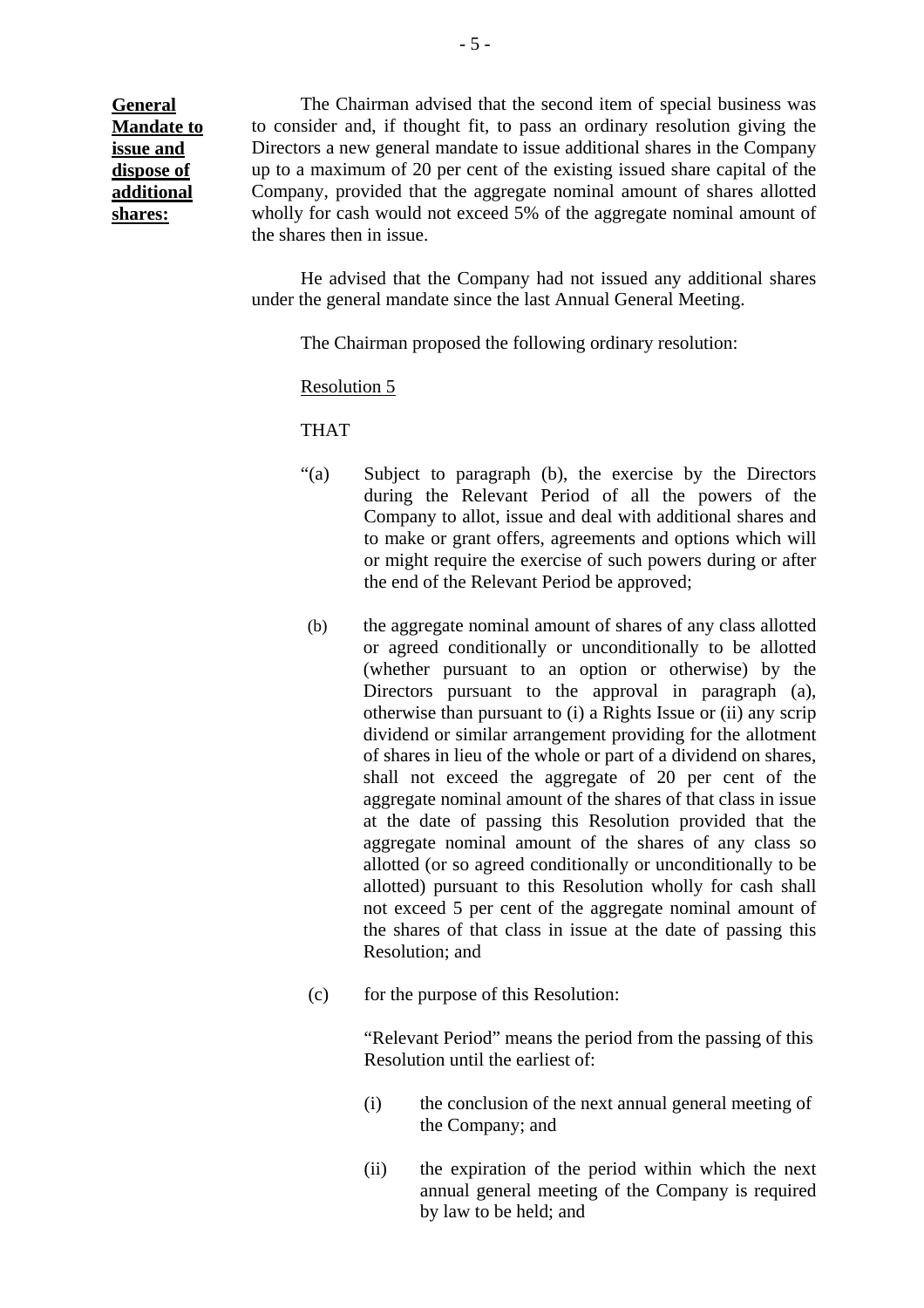(iii) the revocation or variation of the authority given under this Resolution by ordinary resolution of the shareholders in general meeting; and

"Rights Issue" means an offer of shares to holders of shares or any class thereof on the register on a fixed record date in proportion to their then holdings of such shares or class thereof (subject to such exclusion or other arrangements as the Directors may deem necessary or expedient in relation to fractional entitlements or having regard to any restrictions or obligations under the laws of, or the requirements of any recognised regulatory body or any stock exchange in, any territory outside Hong Kong)."

This resolution was voted on by poll after all the resolutions had been proposed and considered, with the following result:

For: 2,792,258,690 votes (91.8177%) Against: 248,830,463 votes (8.1823%)

As more than 50% of the votes were cast in favour of this resolution, the resolution was carried.

**Conclusion of Meeting and Poll Results :**

After all the resolutions of the meeting had been proposed and considered, the Chairman directed that a poll on each of the resolutions be taken.

Computershare Hong Kong Investor Services Limited, the Company's share registrars, was appointed to act as scrutineers for the polls.

The Chairman advised that the poll results would be notified to the Stock Exchange and published on the websites of the Stock Exchange and the Company. A copy of the poll results is attached to and forms part of these minutes.

The Chairman concluded the meeting by thanking the shareholders for their attendance.

There being no other business, the Meeting was closed at 10:20 a.m.

#### **Chairman**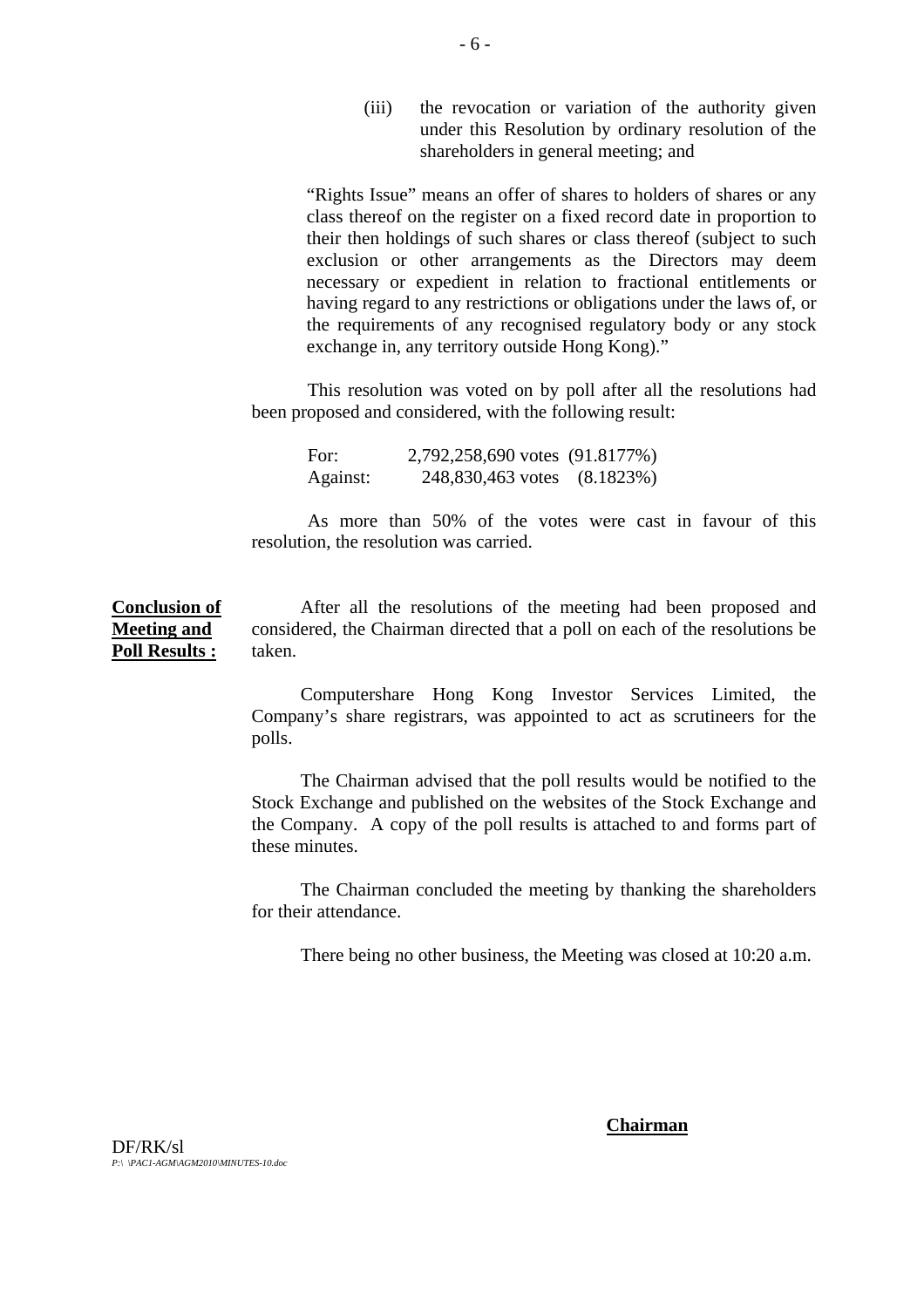# **SWIRE PACIFIC LIMITED 2010 ANNUAL GENERAL MEETING HELD ON 13TH MAY 2010 AT 10:00 A.M. ATTENDANCE RECORD**

- 1-44. AU Ming Chiu, AU Ming Yiu, AVERY Robert James, BARNES Jan Walter, BERNARD Alan Frederick, BONE Stanley, CASH Jacqueline Anne, CHAN Pak Kee, CHAN Kwong Cheong, CHAN U Tong, CHEN Susana, CHEN Yuan Liang, CHEUNG Kam Chi, CHIMBORAZO LIMITED, CHUI Chi Hung, DIGNEY Alan, FITZGERALD Rebecca Mary, GREEN Alan & GREEN Anne Shirley, HARRIS Rosemary Eileen, HUI Yin Chi, JOHN SWIRE & SONS (H.K.) LIMITED, LAU Kee Che, LAU Pui Kay, LEE LEUNG Ngan Se, LEE Moo Chun, LEUNG Woon Man, LI Hin Tai, LIU Joyce, LO Tsui Ngor, MARSHMAN Roger Neil, MCDONALD Glenn Peter, MOORHEAD Michael Dennis, POPE Geoffrey Christopher, SELBY Philip Jeremy, TONG Shiu Pang, TSANG Po Chun, WEBBER Kathleen Anne & WEBBER Barrie, WONG Koon Ming Dennis, WOODCOCK Thomas, WILTSHIRE Ruth Margaret, WONG Ying Kee, YEUNG Siu Hung, YEUNG Tsz Fung, YOUNG Thomas Wharton Kenworthy represented by PRATT Christopher Dale
- 45. CHAN Chiu Ming represented by TONG Shuk Yin
- 46. CHAN Lai Ming represented by CHAN WONG Yoke Fong Linda
- 47. CHAN Shiu Yung
- 48. CHAN So Ho
- 49. CHAN Soo Wan
- 50. CHAN Wai Shek
- 51. CHEUNG Piu
- 52. CHEUNG Wing Ming
- 53. CHIU LUK Shiu Luen represented by CHIU Siu Lai
- 54. FUNG Kai Kwong
- 55. FUNG Kwai Hing
- 56. HKSCC Nominees Limited (represented by CHAN Hoi Kok William, CHEUNG Lai Fong, HUNG Kee Lun, Matthew, LAM Wai Man, LAM Yuk Lan, LEE Chien, SO Siu Luen, SO Sujitra, SUM Yuk Chi, TAM Tong Chiu, THAM Wei Chee Nancy)
- 57. HILL Ronald David & HILL Alice Nyuk Foon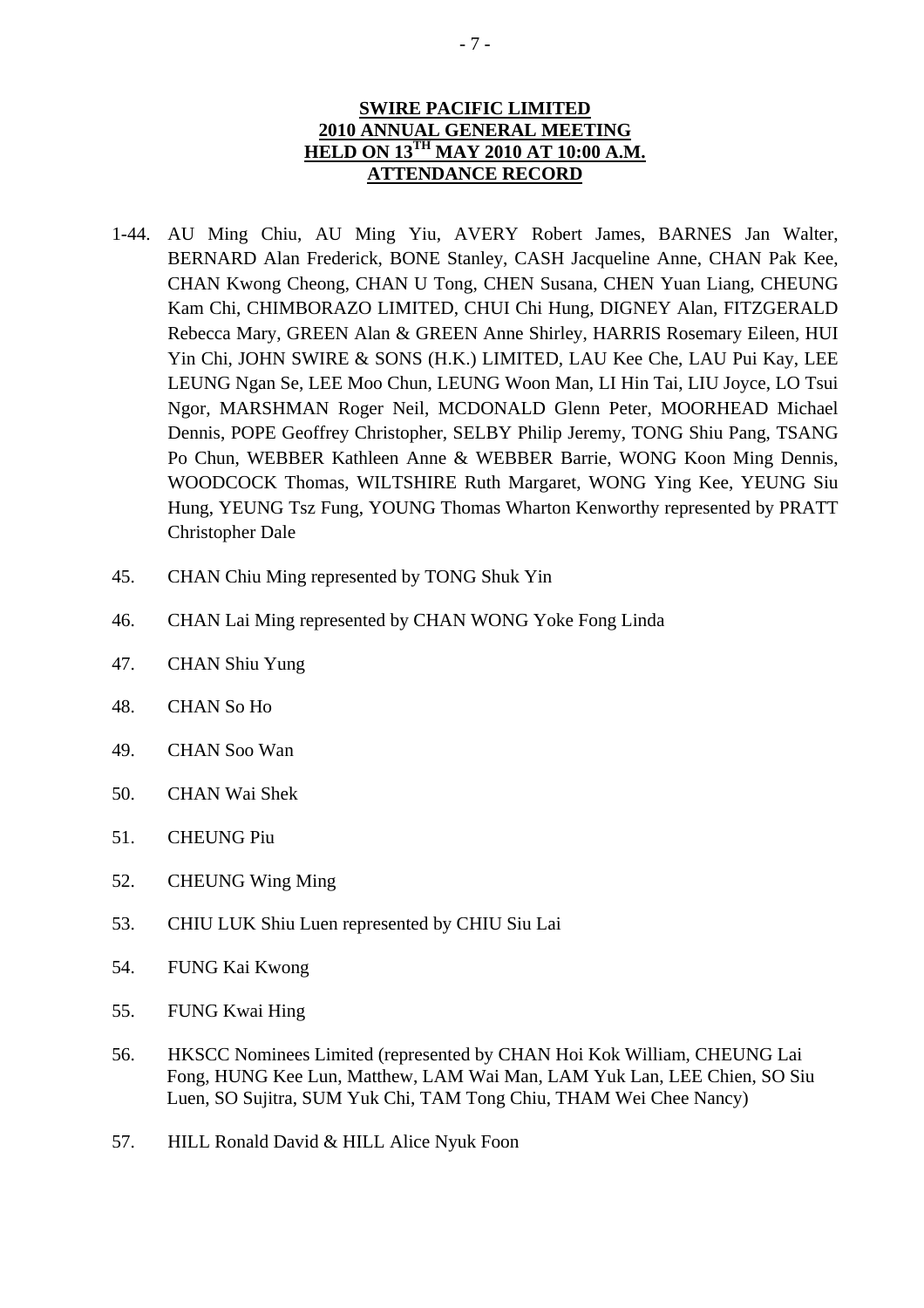- 58. HO Yuk Yee
- 59. KOO Ling Chiu
- 60. KWAN Shiu Lin
- 61. KWAN Yue Yui
- 62. KWOK Hing Lee
- 63. KWONG Kam Lam
- 64. LAI Suk Chun
- 65. LAM Lai Yung
- 66. LAU Sum Yee Sharon represented by MACTAL Susana C
- 67. LEE Shui Ying
- 68. LEE Yin Fong
- 69. LEUNG Kin Shing
- 70. LI Mui Chiu
- 71. LING Sau Wan
- 72. LO Hoi Yan represented by LO Cheong Iu
- 73. NG Fook Hong represented by LIU Bo Chun
- 74. NG Yuan Ling represented by LIU Bo Chun
- 75. NG Wai Yin
- 76. PAU Kam Chu Andrew
- 77. SHUM Yin Ling
- 78. SIU Yum Yuen
- 79. SO Siu Luen & So Sujitra
- 80. SO Sujitra
- 81. TAM Siu Shan Paul
- 82. TAM Yuen Hing